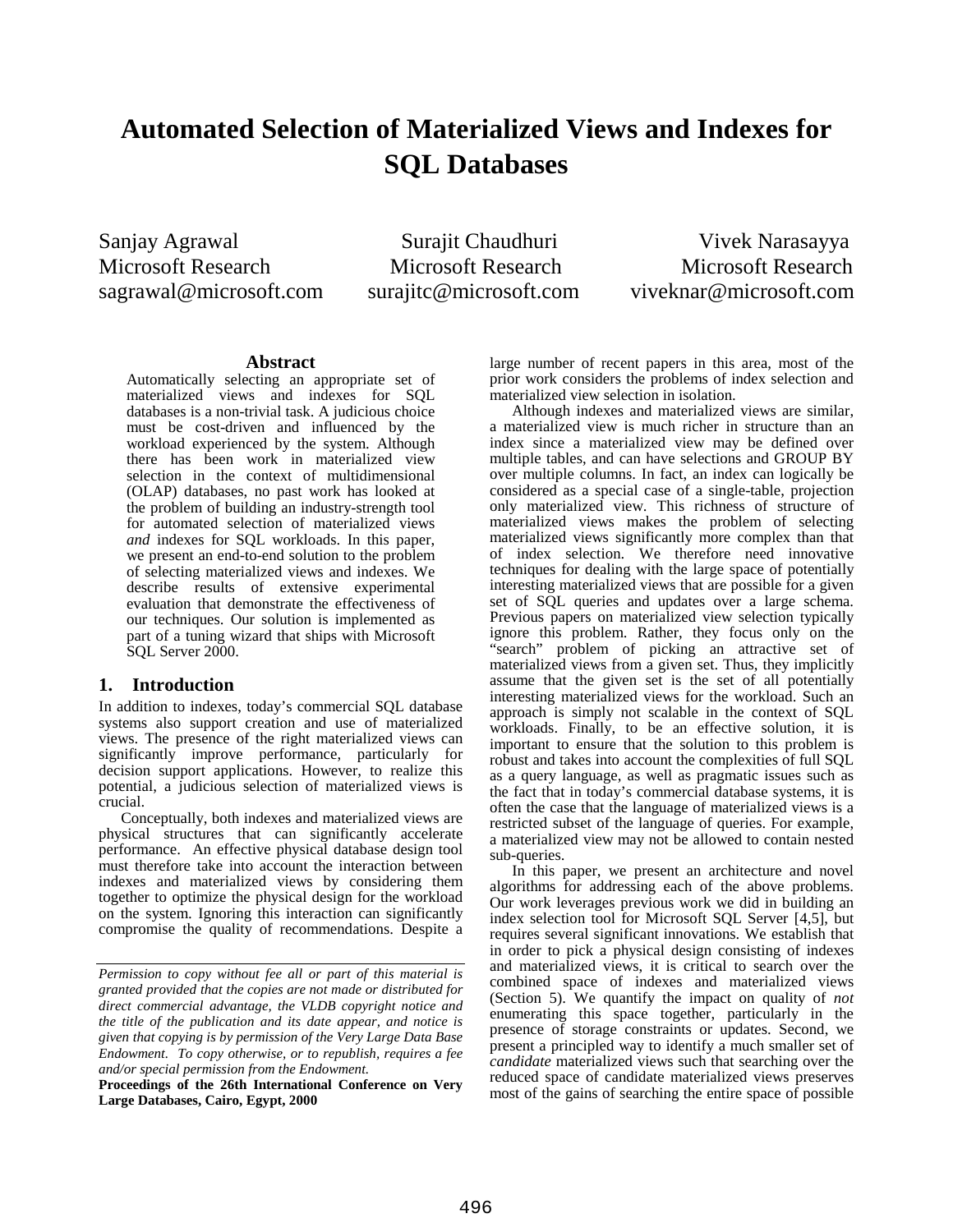materialized views, at a fraction of the enumeration cost (Section 4). We introduce two key techniques that form the basis of a scalable approach for candidate materialized view selection. First, we show how to identify *interesting sets of tables* such that we need to consider materialized views only over such sets of tables. Next, we present a *view merging* technique that identifies candidate materialized views that while not optimal for any single query, can be beneficial to multiple queries in the workload. The techniques presented in this paper are designed to be robust for handling the generality of SQL as well as other pragmatic issues arising in index and materialized view selection. These techniques have enabled us to build an industry-strength physical database design tool that can determine an appropriate set of indexes, materialized views (and indexes on materialized views) for a given database and *workload* consisting of SQL queries and updates. This tool is now part of Microsoft SQL Server 2000's upcoming release. The extensive experimental results in this paper (Section 6) demonstrate the value of our proposed techniques. This work was done as part of the AutoAdmin [1] research project at Microsoft, which explores novel techniques to make databases self-tuning.

#### **2. Architecture for Index and Materialized View Selection**

An architectural overview of our approach to index and materialized view selection is shown in Figure 1. We assume that we are given a representative workload for which we need to recommend indexes and materialized views. One way to obtain such a workload is to use the logging capability of modern database systems to capture a trace of queries and updates faced by the system. Alternatively, customer or organization specific benchmarks may be used. As in our previous work on index selection [4], the key components of the architecture are: *syntactic structure selection*, *candidate selection*, *configuration enumeration*, and *configuration simulation and cost estimation.*

Given a workload, the first step is to identify *syntactically relevant* indexes, materialized views and indexes on materialized views that can potentially be used to answer the query. For example, consider a query **Q**: SELECT Sum(Sales) FROM Sales\_Data WHERE City = 'Seattle'. For the query **Q**, the following materialized views (among others) are syntactically relevant:  $v_1$ : SELECT Sum(Sales) FROM Sales\_Data WHERE City = 'Seattle'. **v**<sub>2</sub>: SELECT City, Sum(Sales) FROM Sales\_Data GROUP BY City. **v<sub>3</sub>: SELECT City**, Product, Sum(Sales) FROM Sales\_Data GROUP BY City, Product. Optionally, we can consider additional indexes on the columns of the materialized view. Like indexes on base tables, indexes on materialized views can be singlecolumn or multi-column, clustered or non-clustered, with the restriction that a given materialized view can have at most one clustered index on it. In this paper, we focus on the class of single-block materialized views consisting of selection, join, grouping and aggregation. The workload however, may consist of arbitrary SQL statements. In this paper, we do not consider materialized views that can be exploited using back-joins by the optimizer.

As mentioned in the introduction, searching the space of all syntactically relevant indexes and materialized views for a workload is infeasible in practice, particularly when the workload is large or complex. Therefore, it is crucial to eliminate spurious indexes and materialized views from consideration early, thereby focusing the search on a smaller, and interesting subset. The *candidate selection* module is responsible for identifying a set of traditional indexes, materialized views and indexes on materialized views for the given workload that are worthy of further exploration. Efficient selection of candidate materialized views is a key contribution of our work. For the purposes of this paper, we assume that candidate indexes have already been picked. For details on how candidate indexes may be chosen for a workload, we refer the reader to [4].



#### **Figure 1. Architecture of Index and Materialized View Selection Tool**

Once we have chosen a set of candidate indexes and candidate materialized views, we need to search among these structures to determine the ideal physical design, henceforth called a **configuration**. In our context, a configuration will consist of a set of traditional indexes, materialized views and indexes on materialized views. In this paper we will not discuss issues related to selection of indexes on materialized views due to lack of space. Despite the remarkable pruning achieved by the *candidate selection* module, searching through this space in a naïve fashion by enumerating all subsets of structures is infeasible. We adopt the same greedy algorithm for *configuration enumeration* as was used in [4]: Greedy(m,k). This algorithm returns a configuration consisting of a total of k indexes and materialized views. It first picks an optimal configuration of size up to  $m \leq k$ ) by exhaustively enumerating all configurations of size up to m. It then picks the remaining (k-m) structures greedily. As will be shown in Section 6.2.4, this algorithm works well even when the set of candidates contains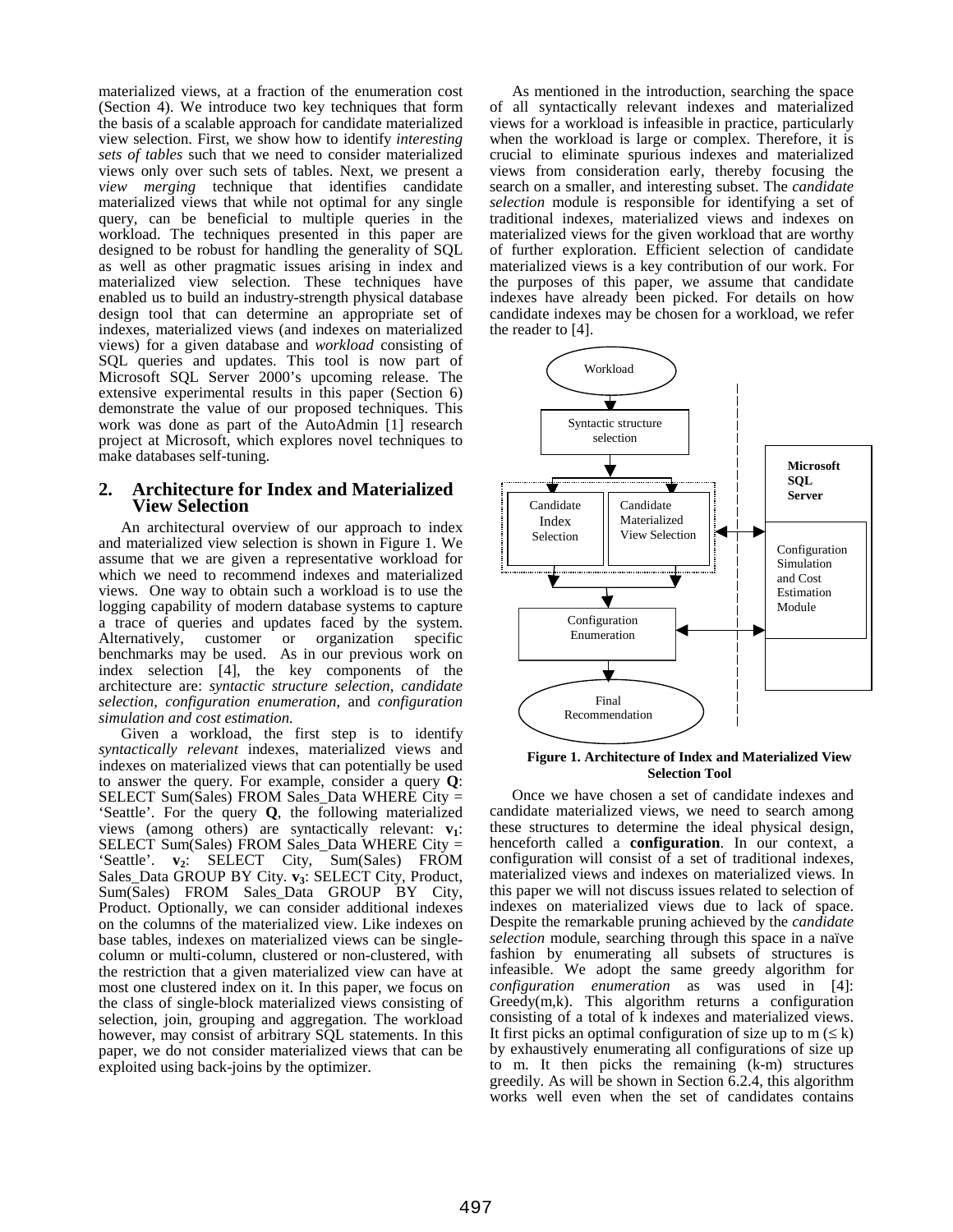materialized views in addition to indexes. An important characteristic of our approach is that *configuration enumeration* is over the *joint* space of indexes and materialized views.

The configurations considered by the *configuration enumeration* module are compared for quality by taking into account the expected impact of the proposed configurations on the sum of the cost of queries in the workload. The *configuration simulation and cost estimation* module is responsible for providing this support. We have extended Microsoft SQL server to simulate the presence of indexes and materialized views that do not exist (referred to as "what-if" indexes and materialized views) to the query optimizer, and have also extended the optimizer costing module, so that given a query Q and a configuration C, the cost of Q when the physical design is the configuration C, may be computed. A detailed discussion of simulation of what-if structures is beyond the scope of this paper (see [5]). Finally, we note that index and materialized view maintenance costs are accounted for in our approach by the inclusion of updates/inserts/deletes statements in the workload.

# **3. Related Work**

Recently, there have been several papers on selection of materialized views in the OLAP/Data Cube context  $[9,10,11,12,18]$ . These papers assume that the set of candidate materialized views is identical to the set of syntactically relevant materialized views for the workload<sup>1</sup>. As argued earlier, such a technique is not scalable for reasonably large SQL workloads since the space of syntactically relevant materialized views is very large. The focus of the above papers is almost exclusively on the *configuration enumeration* problem. In principle, their proposed enumeration schemes may be adopted in our architecture by simply substituting Greedy(m,k). Thus, we view the work presented in the above papers to be complementary to the work presented in this paper. Although one of the papers [11] studies the interaction of materialized views with indexes on materialized views, none of the papers consider interaction among selection of indexes on base tables and selection of materialized views. Thus, they implicitly assume that indexes are either already picked, or will be picked after selection of materialized views. As will be shown in this paper, both these alternatives severely impact quality of the solution.

The work by Baralis et al. [3] is also set in the context of OLAP/Data Cube and does not consider traditional indexes on base tables. For a given workload, they consider materialized views that exactly match queries in the workload, as well as a set of additional views that can leverage commonality among queries in the workload. Our technique for exploiting commonality among queries in the workload for candidate materialized view selection (Section 4.3) is different. Further, our techniques can also deal with arbitrary SQL workloads and materialized views with selection.

In the context of SQL databases and workloads, the work by [22] picks materialized views by examining the

<sup>1</sup> Typically, these are aggregation views over subsets of dimensions. For each subset of dimensions, multiple aggregate views are possible in the presence of dimension hierarchy.

 $\overline{a}$ 

plan information of queries. However, since the plan is an artifact of the existing physical design, such an approach can lead to sub-optimal recommendations. The paper also suggests an alternative of examining all possible query plans of a query. However, the latter technique is not scalable for even moderately sized workloads.

There is a substantial body of work in the area of index selection that describes how to pick a good set of indexes for a given workload [4,8,16]. More recently, other commercial systems have also added support for automatically picking indexes [14,20]. The architecture adopted in our scheme is in the spirit of [4]. However, as noted above, the candidate materialized view selection as well as the comparison of alternative strategies to pick indexes on base tables along with materialized views, constitute novel and important contributions of this paper. Rozen [15] presents a framework for choosing a physical design consisting of various "feature sets" including indexes and materialized views. The space of materialized views considered in Rozen's thesis is restricted to singletable aggregation views with GROUP BY, whereas we allow materialized views to consist of join, selection, grouping and aggregation operators,

Some commercial systems (e.g., Redbrick/Informix [16] and Oracle 8i [14]) provide tools to tune the selection of materialized views for a workload. As with the body of the work referenced above, these tools exclusively recommend materialized views. In contrast, we present an integrated tool that can recommend indexes on base tables as well as materialized views (and indexes on them) by weighing in the impact of both on the performance of the workload. Finally, our paper is concerned with selection of materialized views but not with techniques to rewrite queries in the presence of materialized views.

# **4. Candidate Materialized View Selection**

Considering all syntactically relevant materialized views for a workload in the *configuration enumeration* phase (see Figure 1) is not scalable since it would explode the space of configurations that must be searched. The space of syntactically relevant materialized views for a query (and hence a workload) is very large, since in principle, a materialized view can be proposed on any subset of tables in the query. Furthermore, even for a given *table-subset* (a table-subset is a subset of tables referenced in a query in the workload.), there is an explosion in the space of materialized views arising from selection conditions and group by columns in the query. If there are *m* selection conditions in the query on a tablesubset T, then materialized views containing any subset of these selection conditions are syntactically relevant. Therefore, the goal of *candidate materialized view selection* is to quickly eliminate materialized views that are syntactically relevant for one or more queries in the workload but are never used in answering any query from entering the *configuration enumeration* phase.

We observe that the obvious approach of selecting one candidate materialized view per query that exactly matches each query in the workload does not work since in many database systems the language of materialized views may not match the language of queries. For example, nested sub-queries can appear in the query but may not be part of the materialized view language.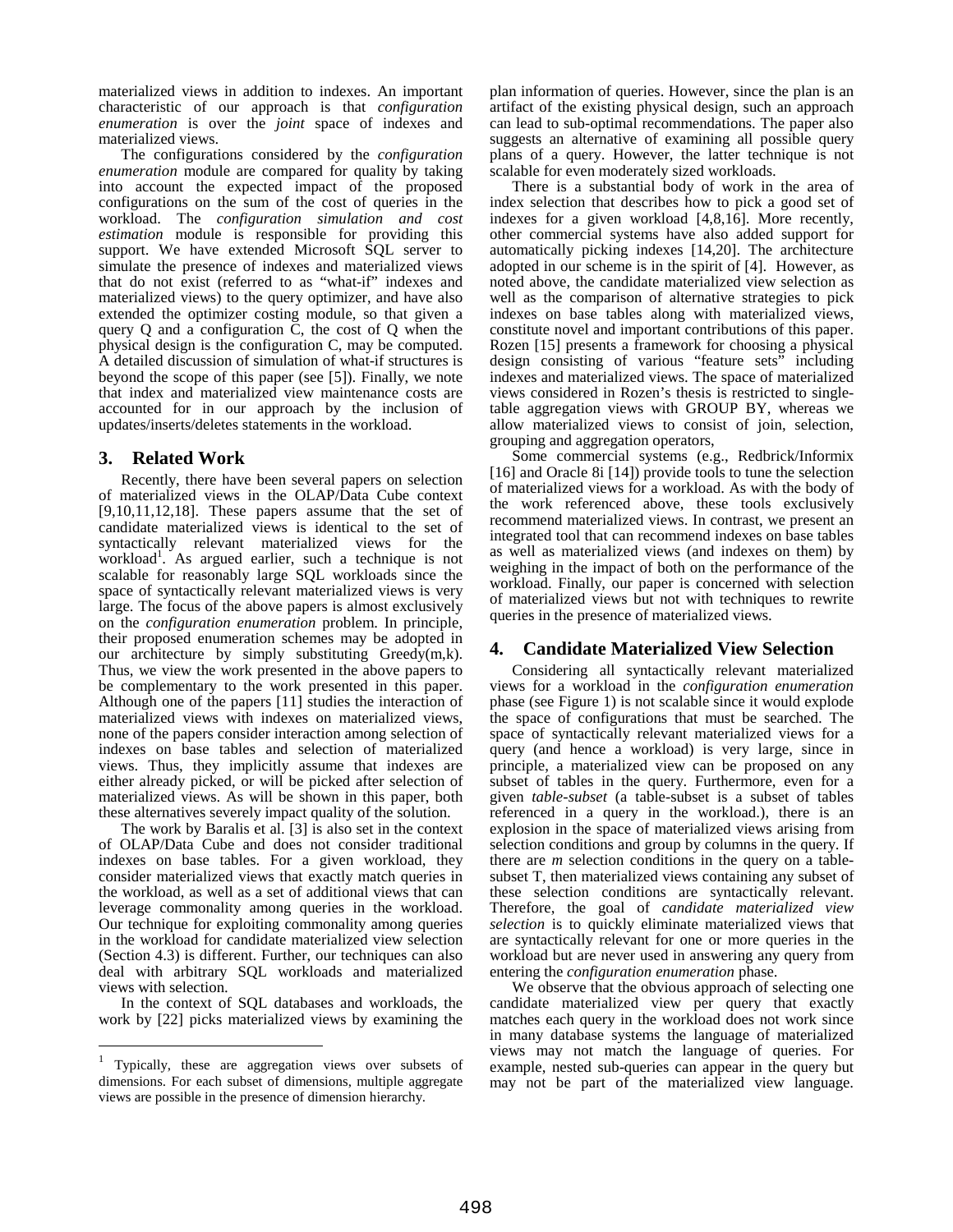Moreover, in storage-constrained environments, ignoring commonality across queries in the workload can result in sub-optimal quality. This problem is even more severe in large workloads. The following simplified example of  $Q_1$ from the TPC-H benchmark illustrates this point:

*Example 1*. Consider a workload consisting of 1000 queries of the form: SELECT l\_returnflag, l\_linestatus, SUM(l\_quantity) FROM lineitem WHERE l\_shipdate BETWEEN <Date1> and <Date2> GROUP BY l\_returnflag, l\_linestatus. Assume that each of the 1000 queries has different constants for <Date1> and <Date2>. Then, rather than recommending 1000 materialized views, the following materialized view that can service all 1000 queries may be more attractive for the entire workload: SELECT l\_shipdate, l\_returnflag, l\_linestatus, SUM(l\_quantity) FROM lineitem GROUP BY l\_shipdate, l\_returnflag, l\_linestatus.

A second observation that influences our approach to candidate materialized view selection is that there are certain table-subsets such that, even if we were to propose materialized views on those subsets it would only lead to a small reduction in cost for the entire workload. This can happen either because the table-subsets occur infrequently in the workload or they occur only in inexpensive queries. *Example 2.* Consider a workload of 100 queries whose total cost is 10,000 units. Let T be a table-subset that occurs in 25 queries whose combined cost is 50 units. Then even if we considered all syntactically relevant materialized views on T, the maximum possible benefit of those materialized views for the workload is 0.5%.

Furthermore, even among table-subsets that occur frequently or occur in expensive queries, not all tablesubsets are likely to be equally useful.

*Example 3*. Consider the TPC-H 1GB database and the workload specified in the benchmark. There are several queries in which the tables, lineitem, orders, nation, and region co-occur. However, it is likely that materialized views proposed on the table-subset {*lineitem*, *orders*} are more useful than materialized views proposed on {*nation*, *region*}. This is because the tables *lineitem* and *orders* have 6 million and 1.5 million rows respectively, but tables *nation* and *region* are very small (25 and 5 rows respectively). Hence, the benefit of pre-computing the portion of the queries involving {*nation*, *region*} is insignificant compared to the benefit of pre-computing the portion of the query involving {*lineitem*, *orders*}.

Based on these observations, we approach the task of *candidate materialized view selection* using three steps: (1) From the large space of all possible table-subsets for the workload, we arrive at a smaller set of interesting table-subsets (Section 4.1). (2) Based on these interesting table-subsets, we propose a set of materialized views for each query in the workload, and from this set we select a configuration that is best for that query. This step uses a cost-based analysis for selecting the best configuration for a query (Section 4.2). (3) Starting with the views selected in (2), we generate an additional set of "merged" materialized views in a controlled manner such that the merged materialized views can service multiple queries in the workload (Section 4.3). The new set of merged materialized views, along with the materialized views selected in (2) is the set of candidate materialized views that enters *configuration enumeration*. We now present the details of each of these steps.

#### **4.1. Finding Interesting Table-Subsets**

Our goal is to find "interesting" table-subsets from among all possible table-subsets for the workload, and restrict the space of materialized views considered to only those table-subsets. Intuitively, a table-subset T is interesting if materializing one or more views on T has the potential to reduce the cost of the workload significantly, i.e., above a given threshold. Thus, the first step is to define a metric that captures the relative importance of a table-subset.

Consider the following metric:  $TS\text{-}Cost(T) = \text{total}$  $cost<sup>2</sup>$  of all queries in the workload (for the current database) where table-subset T occurs. The above metric, while simple, is not a good measure of relative importance of a table-subset. For example, in the context of Example 3, if all queries in the workload referenced the tables *lineitem*, *orders*, *nation*, and *region* together, then using the  $TS\text{-}Cost(T)$  metric, the table-subsets  $T_1$  = {*lineitem*, *orders*} would have the same importance as the table-subset  $T_2$  = {*nation, region*} even though a materialized view on  $T_1$  is likely to be much more useful than a materialized view on  $T_2$ . Therefore, we propose the following metric that better captures the relative importance of a table-subset:  $TS-Weight(T) = \sum_i$  $Cost(Q<sub>i</sub>)*(sum of sizes of tables in T) / (sum of sizes of all$ tables referenced in  $Q_i$ ), where the summation is only over queries in the workload where T occurs. Observe that *TS-Weight* is a simple function that can discriminate between table-subsets even if they occur in exactly the same queries in the workload. A complete evaluation of this and alternative functions, and their relationship to cost estimation by the query optimizer is part of our ongoing work.

- 1. Let  $S_1 = \{T | T$  is a table-subset of size 1 satisfying *TS*- $Cost(T) \ge C$ ; i = 1
- 2. **While**  $i < MAX-TABLES$  and  $|S_i| > 0$
- 3.  $i = i + 1; S_i = \{\}$
- 4. Let  $G = \{T \mid T \text{ is a table-subset of size } i, \text{ and } \exists s \in S_{i-1}\}$ such that  $s \subset T$ }
- 5. **For** each  $T \in G$ **If** *TS-Cost* (T)  $\geq$  **C Then**  $S_i = S_i \cup \{T\}$
- 6. **End For**
- **7. End While**
- 8.  $S = S_1 \cup S_2 \cup ... S_{MAX-TABLES}$
- 9.  $R = \{T | T \in S \text{ and } TS-Weight(T) \ge C\}$
- 10. **Return** R

#### **Figure 2. Algorithm for finding interesting tablesubsets in the workload.**

Although *TS-Weight(T)* is a reasonable metric for relative importance of a table-subset, there does not appear to be an obvious efficient algorithm for finding all table subsets whose *TS-Weight* exceeds a given threshold. In contrast, the *TS-Cost* metric has the property of "monotonicity" since for table subsets  $T_1, T_2, T_1 \subseteq T_2 \Rightarrow$  $TS\text{-}Cost(T_1) \geq TS\text{-}Cost(T_2)$ . This is because in all queries where  $T_2$  occurs,  $T_1$  (and likewise all other subsets of  $T_2$ )

 $\overline{a}$ 

<sup>&</sup>lt;sup>2</sup> The cost of a query (or update statement)  $Q$ , denoted by *Cost*(Q) can be obtained from the *configuration simulation and cost estimation* shown in Figure 1.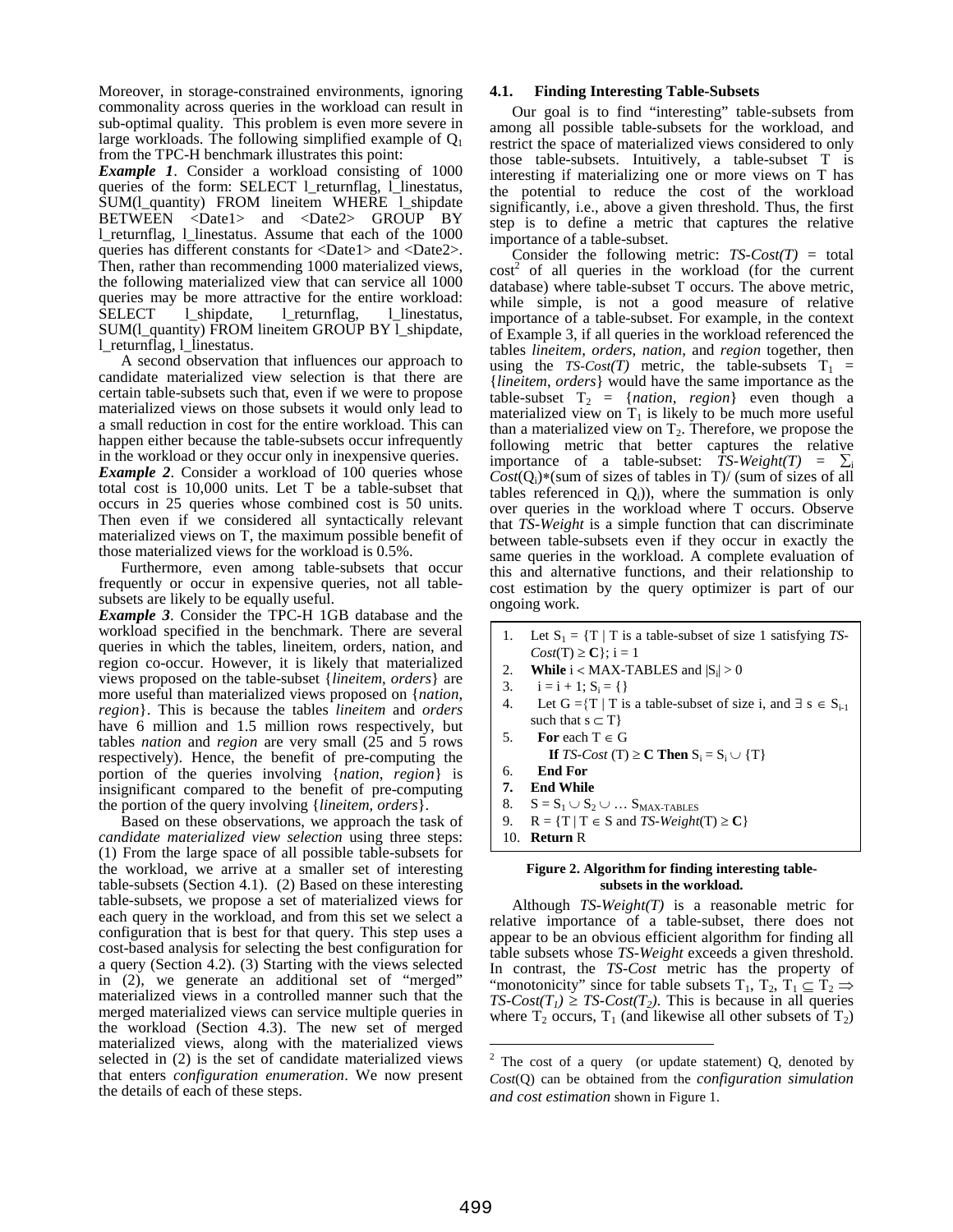also occur. This monotonicity property of *TS-Cost* allows us to leverage efficient algorithms proposed for identifying frequent itemsets, e.g., as in [2], to identify all table-subsets whose *TS-Cost* exceeds the specified threshold. Fortunately, it is also the case that if *TS-Weight(T)*  $\geq$  **C** (for any threshold **C**), then *TS-Cost(T)*  $\geq$ **C**. Therefore, our algorithm (shown in Figure 2) for identifying interesting table-subsets by the *TS-Weight* metric has two steps: (a) Prune table-subsets not satisfying the given threshold using the *TS-Cost* metric. (b) Prune the table-subsets retained in (a) that do not satisfy the given threshold using the *TS-Weight* metric. We note that the efficiency gained by the algorithm is due to reduced CPU and memory costs by not having to enumerate all table-subsets.

In Figure 2, we define the *size* of a table-subset T to be the number of tables in T. MAX-TABLES is the maximum number of tables referenced in any query in the workload. A lower threshold **C** leads to a larger space being considered and vice versa. Based on experiments on various databases and workloads, we found that using  $C =$ 10% of the total workload cost had a negligible negative impact on the solution compared to the case when there is no cut off  $(C = 0)$ , but was significantly faster (see Section 6.2.1 for details).

#### **4.2. Exploiting the Query Optimizer to Prune Syntactically Relevant Materialized Views**

The algorithm for identifying interesting table-subsets presented in Section 4.1 significantly reduces the number of syntactically relevant materialized views that must be considered for a workload. Nonetheless, many of these views may still not be useful for answering any query in the workload. This is because the decision of whether or not a materialized view is useful in answering a query is made by the *query optimizer* using cost estimation. Therefore, our goal is to prevent syntactically relevant materialized views that are not used in answering any query from being considered during *configuration enumeration*. We achieve this goal using the algorithm shown in Figure 3, which is based on the intuition that if a materialized view is not part of the best solution for even a single query in the workload, then it is unlikely to be part of the best solution for the entire workload. This approach is similar to the one used in [4] for selecting candidate indexes. For a given query Q, and a set S of materialized views (and indexes on them) proposed for Q, Step 4 of our algorithm assumes the existence of the function *Find-Best-Configuration*(Q, S) that returns the best configuration for Q from S. *Find-Best-Configuration* has the property that the choice of the best configuration for a query is cost based, i.e., it is the configuration that the optimizer estimates as having the lowest cost for Q. Any suitable search method can be used in this function, e.g., the Greedy(m,k) algorithm described in Section 2. We also see that in the presence of updates or storage constraints, we may need to pick more than one configuration for a query (e.g., the **n** best configurations) in Step 4 to maintain quality, at the expense of increased running time during *configuration enumeration* [4].

Next we discuss the issue of which syntactically relevant materialized views should proposed for a query  $Q_i$  in Step 3. Observe that among the interesting tablesubsets that occur in  $Q_i$ , it is not sufficient to propose materialized views only on the table-subset that exactly matches the tables referenced in  $Q_i$ . One reason for this is that the language of views may not match the language of queries, e.g., the query may contain a nested sub-query whereas the view cannot. Also, for complex queries the query optimizer performs algebraic transformations of the query to find a better execution plan. In such cases, determining which of the interesting table-subsets to consider requires analysis of the structure of the query as well as knowledge of the transformations considered by the query optimizer. We also note that due to the pruning of table-subsets in previous step (Section 4.1), the tablesubset that exactly matches the tables referenced in the query may not even be deemed interesting. In such cases, it again becomes important to consider smaller interesting table-subsets that occur in  $Q_i$ . Fortunately, due to the effective pruning achieved by the algorithm for finding interesting table-subsets (Figure 2), we are able to take the simple approach of proposing syntactically relevant materialized views for a query  $Q_i$  on *all* interesting table subsets that occur in  $Q_i$ .

- 1.  $M = \{\}\!/* M$  is the set of materialized views that is useful for at least one query in the workload W\*/
- 2. **For**  $i = 1$  to  $|W|$
- 3. Let  $S_i$  = Set of materialized views proposed for query Q<sub>i</sub>.
- 4.  $C = Find-Best-Configuration (Q_i, S_i)$
- 5.  $M = M \cup C$ ;
- 6. **End For**
- 7. **Return** M

#### **Figure 3. Cost-based pruning of syntactically relevant materialized views.**

For each such interesting table-subset T, we propose (in Step 3): (1) A "pure-join"<sup>3</sup> materialized view on T containing join and selection conditions in  $Q_i$  on tables in T.  $(2)$  If  $Q_i$  has grouping columns, then a materialized view similar to (1) but also containing GROUP BY columns and aggregate expression from  $Q_i$  on tables in T. It is also possible to propose additional materialized views on a table-subset that include only a *subset* of the selection conditions in the query on tables in T, since such views may also apply to other queries in the workload. However, in our approach, this aspect of exploiting commonality across queries in the workload is handled via view merging (Section 4.3). For each materialized view proposed, we also propose a set of clustered and non-clustered indexes on the materialized view. We omit the details of this discussion due to lack of space. Our experiments (see Section 6.2.3) show that the above algorithm is not only efficient, but it dramatically reduces the number of materialized views that need to be considered in *configuration enumeration* (Figure 1).

# **4.3. View Merging**

We observe that if the materialized views that enter *configuration enumeration* are limited to the ones selected

 $\overline{a}$ 

<sup>3</sup> In principle, such a "pure-join" materialized view can also be generated via view merging (Section 4.3). We omit this discussion due to lack of space.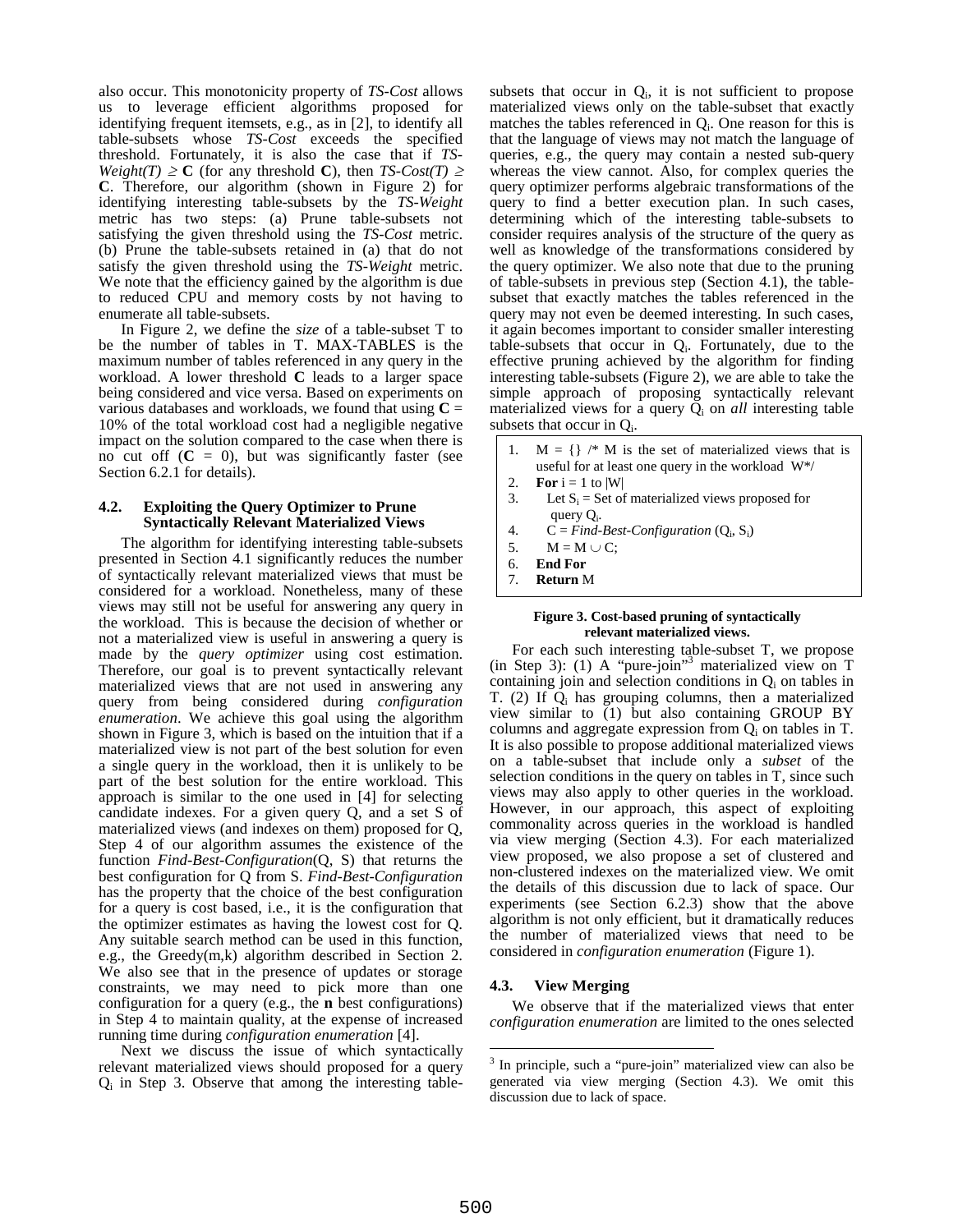by the algorithm presented in Section 4.2, then we can get sub-optimal recommendations for the workload when storage is constrained (see Example 1). This observation suggests that we need to consider the space of materialized views that although are not optimal for any individual query, are useful for multiple queries, and therefore may be optimal for the workload. However, proposing such a set of syntactically relevant materialized views by analyzing multiple queries at once could lead to an explosion in the number of merged materialized views proposed. Instead, our approach is based on the observation that M, the set of materialized views returned by the algorithm in Figure 2 (Section 4.2), contains materialized views selected on a cost-basis and are therefore sure (or very likely) to be used by the query optimizer. This set M is therefore a good starting point for generating additional "merged" materialized views that are derived by exploiting commonality among views in M. The newly generated set of merged views, along with M, are our candidate materialized views. Our approach is significantly more scalable than the alternative of generated merged views starting from all syntactically relevant materialized views.

An important issue in view merging is characterizing the space of merged views to be explored. In our approach, we have decided to explore this space using a sequence of pair-wise merges. Thus, the two key issues that must be addressed are: (1) determining the criteria that govern when and how a given pair of views is merged (Section 4.3.1), and (2) enumerating the space of possible merged views (Section 4.3.2). Architecturally, our approach for view merging is similar to the one adopted in our prior work on *index merging* [7]. However, the algorithm for merging a pair of views needs to recognize the fact that views (unlike indexes) are multitable structures that may contain selections, grouping and aggregation. These differences significantly influence the way in which a given pair of views is merged.

# *4.3.1. Merging a Pair of Views*

Our goal when merging a given pair of views, referred to as the *parent* views, is to generate a new view, called the *merged* view, which has the following two properties. First, all queries that can be answered using either of the parent views should be answerable using the merged view. Second, the cost of answering these queries using the merged view should not be significantly higher than the cost of answering the queries using views in M (the set obtained using algorithm in Figure 2). Our algorithm for merging a pair of views, called *MergeViewPair,* is shown in Figure 4. Intuitively, the algorithm achieves the first property by structurally modifying the parent views as little as possible when generating the merged view, i.e., by retaining the common aspects of the parent views and generalizing only their differences. For simplicity, we present the algorithm for SPJ views with grouping and aggregation, where the selection conditions are conjunctions of simple predicates. The algorithm can be generalized to handle complex selection conditions as well as account for differences in constants between conditions on the same column.

Note that a merged view v may be derived starting from views in M through a sequence of pair-wise merges. We define Parent-Closure(v) as the set of views in M from which v is derived. The goal of Step 4 in the *MergeViewPair* algorithm is to achieve the second property mentioned above by preventing a merged view from being generated if it is much larger than the views in Parent-Closure(v). Precisely characterizing the factors that determine the value of the size increase threshold (**x**) requires further work. In our implementation on Microsoft SQL Server, we have found that setting **x** between 1 and 2 works well over a variety of databases and workloads.

- 1. Let  $v_1$  and  $v_2$  be a pair of materialized views that reference the same tables and the same join conditions.
- 2. Let  $s_{11}$ , ...  $s_{1m}$  be the selection conditions that occur in  $v_1$  but not in  $v_2$ . Let  $s_{21}$ , ...  $s_{2n}$  be the selection conditions that occur in  $v_2$  but not in  $v_1$ .
- 3. Let  $v_{12}$  be the view obtained by (a) taking the union of the projection columns of  $v_1$  and  $v_2$  (b) taking the union of the GROUP BY columns of  $v_1$  and  $v_2$  (c) pushing the columns  $s_{11}$ , ...  $s_{1m}$  and  $s_{21}$ , ...  $s_{2n}$  into the GROUP BY clause of  $v_{12}$  and **(d)** including selection conditions common to  $v_1$  and  $v_2$ .
- 4. **If**  $(|v_{12}| >$  Min Size (Parent-Closure  $(v_1) \cup$  Parent-Closure  $(v_2)$ <sup>\*</sup> **x**) **Then Return** Null.
- 5. **Return**  $v_1$ .

# **Figure 4. MergeViewPair algorithm**

We note that in Step 4, *MergeViewPair* requires estimating the size of a materialized view. One way to achieve this is to obtain an estimate of the view size from the query optimizer. The accuracy of such estimation depends on the availability of an appropriate set of statistics for query optimization [6]. Alternatively, less expensive heuristic techniques have been proposed in [19] for more restricted multidimensional scenarios.

- 1.  $R = M$
- 2. **While**  $(|R| > 1)$
- 3. Let  $M' =$ The set of merged views obtained by calling *MergeViewPair* on each pair of views in R.
- 4. **If**  $M' = \{\}\$ **Return** (R–M)
- 5.  $R = R \cup M'$
- 6. For each view  $v \in M'$ , remove both parents of v from R
- **7. End While**
- 8. **Return** (R–M).

# **Figure 5. Algorithm for generating a set of merged views from a given set of views M**

#### *4.3.2. Algorithm for generating merged views*

Our algorithm for generating a set of merged views from a given set of views is shown in Figure 5. As mentioned earlier, we invoke this algorithm with the set of materialized views M (obtained using the algorithm in Figure 3). We comment on several properties of the algorithm. First, note that it is possible for a merged materialized view generated in Step 3 to be merged again in a subsequent iteration of the outer loop (Steps 2-7). This allows more than two views in M to be combined into one merged view even though the merging is done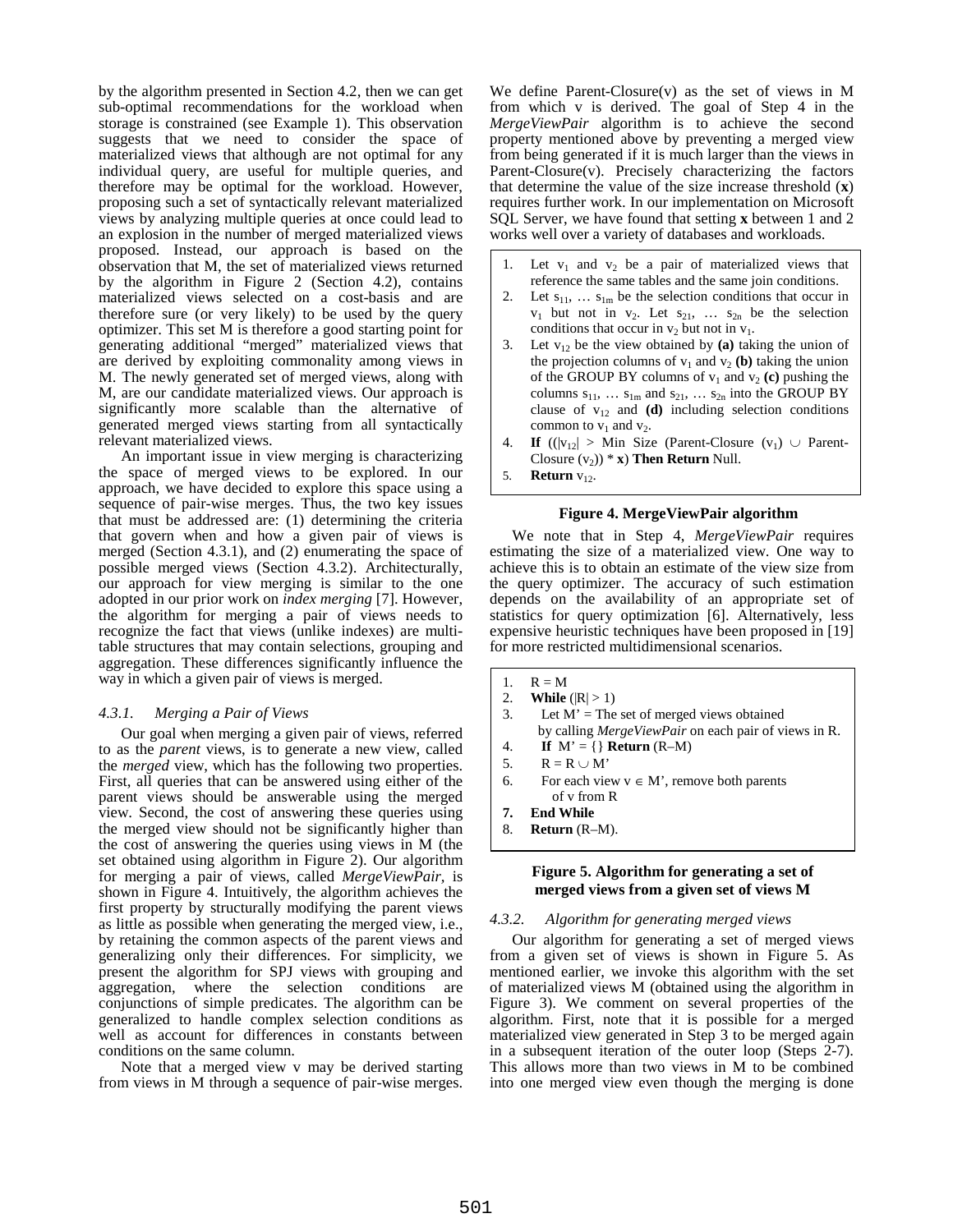pair-wise. Second, although the number of new merged views explored by this algorithm can be exponential in the size of M in the worst case, we observe that much fewer merged materialized views are explored in practice (see Section 6.2.3) because of the checks built into Step 4 of *MergeViewPair* (Figure 4). Third, the set of merged views returned by the algorithm does not depend on the exact sequence in which views are merged (we omit the proof due to lack of space). Furthermore, the algorithm is guaranteed to explore all merged views that can be generated using *any* sequence of merges using *MergeViewPair* starting with the views in M. The algorithm in Figure 5 has been presented in its current form for simplicity of exposition. Note however, that if views  $v_1$  and  $v_2$  *cannot* be merged to form  $v_{12}$ , then no other merged view derived from  $v_1$  *and*  $v_2$  is possible, e.g.,  $v_{123}$  is not possible. We can leverage this observation to increase efficiency by using techniques for finding frequent itemsets, e.g., as in [2]. Finally, we can ensure that merged views generated by this algorithm are actually useful in answering queries in the workload, by performing a cost-based pruning using the query optimizer (similar to the algorithm in Figure 3).

# **5. Trading Choices of Indexes and Materialized Views**

Previous work in physical database design has considered the problems of index selection and materialized view selection in isolation. However, both indexes and materialized views are fundamentally similar – both are redundant structures that speed up query execution, compete for the same resource – storage, and incur maintenance overhead in the presence of updates. Not surprisingly, indexes and materialized views can interact with one another, i.e., the presence of an index can make a materialized view more attractive and vice versa. Therefore, as described in Section 2, our approach is to consider joint enumeration of the space of candidate indexes and materialized views. In this section, we compare our approach to alternative approaches and quantify the benefit of joint enumeration.

There are two alternatives to our approach of jointly enumerating the space of indexes and materialized views. One alternative is to pick materialized views first, and then select indexes for the workload given the materialized views picked earlier (we denote this alternative by **MVFIRST**). The second alternative reverses the above order and picks indexes first, followed by materialized views (**INDFIRST**). We have implemented these alternatives on Microsoft SQL Server 2000, and conducted extensive experiments to compare their quality and efficiency. These experiments (see Section 6.2.5) support the hypothesis that joint enumeration results in significantly better quality solutions than the two alternatives, and also shows the scalability of our approach.

# **5.1. Selecting one feature set followed by the other**

In both MVFIRST and INDFIRST, if the global storage bound is S, then we need to determine a fraction **f**  $(0 \leq f \leq 1)$ , such that a storage constraint of  $f * S$  is applied to the selection of the first feature set. After selecting the first feature set, all the remaining storage can be used

when picking the second feature set. This raises the issue of how to determine the fraction **f** of the total storage bound to be allocated to the first feature set? In practice, the "optimal" fraction **f** depends on several attributes of the workload including amount of updates, complexity of queries; as well as the absolute value of the total storage bound. In our empirical evaluation of MVFIRST and INDFIRST we found that the optimal value of **f** changes from one workload to the next. Furthermore, even at this optimal data point, the quality of the solution is inferior in most cases compared to our approach (JOINTSEL). Another problem relevant to both INDFIRST and MVFIRST is redundant recommendations if the feature selected second is better for a query than the feature selected first. This happens since the feature set selected first is fixed and cannot be back-tracked subsequently.

A further drawback of MVFIRST is that selecting materialized views first can adversely affect the quality of candidate indexes picked. This is because for a given query, the best materialized view is likely to be more beneficial than the best index since a materialized view can pre-compute (parts of) the query (via aggregations, grouping, joins etc.). Therefore, when materialized views are chosen first, they are likely to preclude selection of potentially useful candidate indexes for the workload.

# **5.2. Joint Enumeration**

The two attractions of joint enumeration of candidate indexes and materialized views are: (a) A graceful adjustment to storage bounds, and (b) Considering interactions between candidate indexes and candidate materialized views that are not possible in the other approaches. For example, consider a query Q for which indexes  $I_1$ ,  $I_2$  and materialized view v are candidates. Assume that  $I_1$  alone reduces the cost of Q by 25 units and  $I_2$  reduces the cost by 30 units, but  $I_1$  and v together reduce the cost by 100 units. Then, using INDFIRST,  $I_2$ would eliminate  $I_1$  when indexes are picked, and we would not be able to get the optimal recommendation  ${I_1, \ldots, I_n}$ v}. We use the Greedy(m,k) algorithm for enumeration, which allows us to treat indexes, materialized views and indexes on materialized views on the same footing. We demonstrate the quality and scalability of this algorithm for index and materialized view selection in Section 6.2.4.

# **6. Experiments**

We have implemented the algorithms presented in this paper on Microsoft SQL Server 2000. In the first set of experiments, we evaluate the quality and running time of our algorithm for selecting *candidate materialized views* (Section 4). We demonstrate that: (1) Our algorithm for identifying interesting table-subsets for a workload (Section 4.1) does not eliminate useful materialized views, while substantially reducing the number of materialized views that need to be proposed. (2) The application of our view merging algorithm (Section 4.3) significantly improves quality of the recommendation specially when storage is at a premium.

Our second set of experiments is related to the architectural issues in this paper. We show that: (1) Our *candidate selection* module (Figure 1) significantly reduces the running time compared to an exhaustive scheme that does not use this module, while maintaining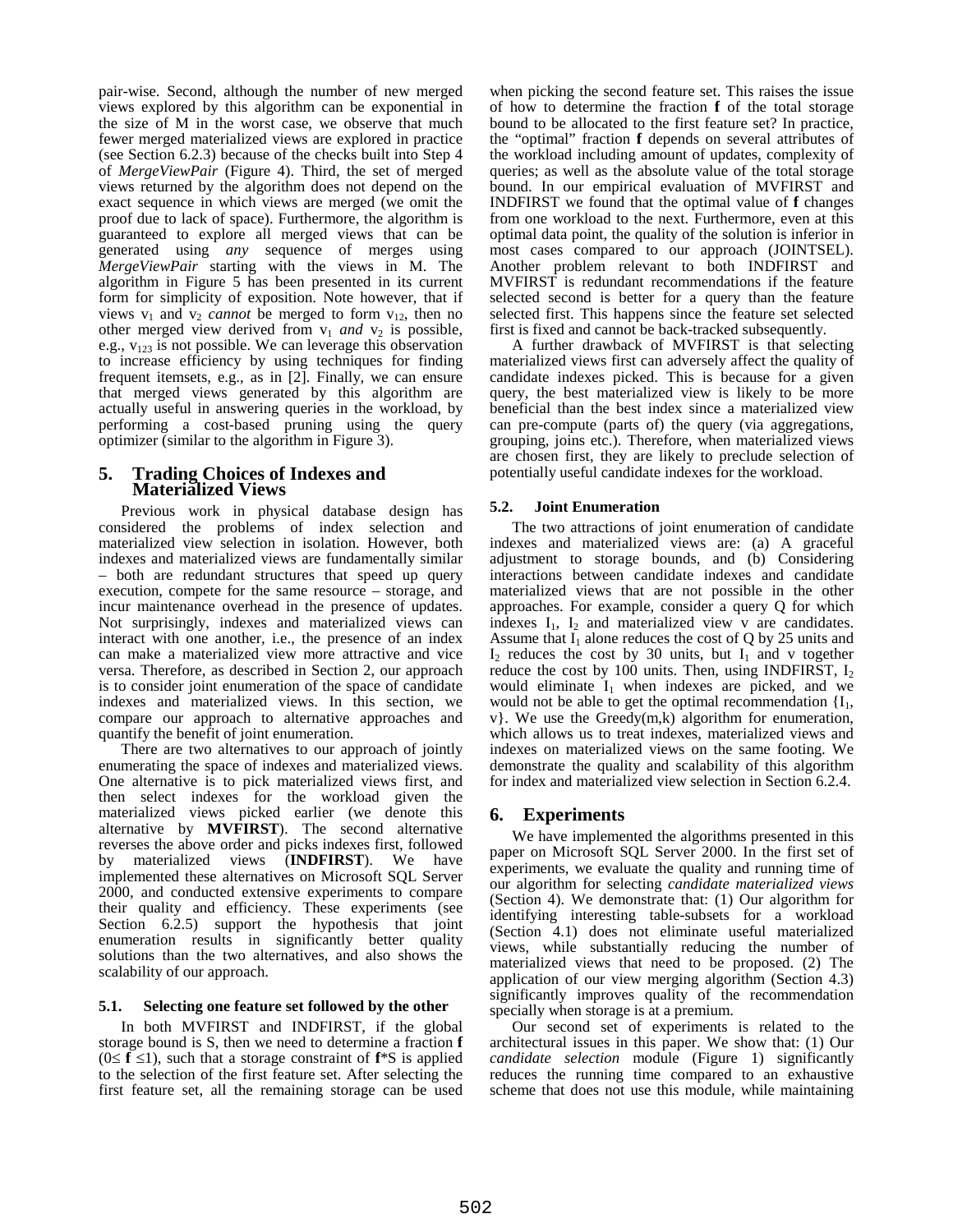high quality recommendations. (2) Our *configuration*  module Greedy(m,k) gives results comparable to an exhaustive algorithm that enumerates over all subsets of candidates, and runs significantly faster. (3) Our approach for joint enumeration over the space of indexes and materialized views (JOINTSEL) gives significantly better solutions than MVFIRST or INDFIRST.

#### **6.1. Experimental Setup**

The experiments were run on two Dell Precision 610 machines with 550 Mhz CPU and 256 MB RAM. The databases used for our tests were stored on an internal 16.9 GB hard drive.

*Databases*: The algorithms presented in this paper have been extensively tested on several real and synthetic databases as part of the shipping process of the tuning wizard for Microsoft SQL Server 2000. However, due to lack of space and the intrinsic difficulty of comparing our algorithms with "optimal" algorithms on large workloads, we limit our experiments to relatively small workloads on the TPC-H [20] 1GB database as well as one real-world database used within Microsoft to track the sales of products by the company. Therefore, the experiments presented should be interpreted as illustrative rather than exhaustive empirical validation.

| <b>Name</b>       | #queries      | <b>Remarks</b>          |  |
|-------------------|---------------|-------------------------|--|
| TPCH-22           | 22            | TPC-H benchmark         |  |
| TCPH-UPD25,       | 25            | 25 % update statements  |  |
| TCPH-UPD75        | 25            | 75% update statements   |  |
| WKLD-4-TBL,       | 100           | Max 4-table queries     |  |
| WKLD-8-TBL        | 100           | Max 8-table queries     |  |
| WKLD-VM           | 50            | Real-world workload     |  |
| <b>WKLD-SCALE</b> | $n = 25, 50,$ | Workloads of increasing |  |
| (n)               | 75, 100, 125  | size                    |  |

**Table 1. Summary of workloads used in experiments.** 

*Workloads*: The workloads used in our experiments are summarized in Table 1. We created the synthetic workloads using a program that can generate Select, Insert, Delete and Update statements. The queries generated by this program are limited to Select, Project, Join queries with Group By and Aggregation. Nested subqueries connected via an EXISTS clause can also be generated. In all experiments we use the cost of the workload for the recommended configuration as a measure of the *quality* of that configuration.

# **6.2. Experimental Results**

#### *6.2.1. Evaluation of algorithm for identifying interesting table-subsets*

In this experiment, we evaluate the reduction in number of syntactically relevant materialized views proposed by our algorithm (see Section 4.1) and its impact on quality compared to an approach that exhaustively proposes all syntactically relevant exhaustively proposes all syntactically relevant materialized views. We carry out this comparison for three workloads: TPCH-22 (the original benchmark), WKLD-4TBL, and WKLD-8TBL (see Table 1). We used

a threshold of **C**=10%. Figure 6 shows that across all three workloads, our algorithm achieves significant pruning of the space of syntactically relevant materialized views. Furthermore, as seen in Figure 7, we see a small drop in quality. This experiment shows that our pruning is effective and yet does not miss out on important tablesubsets.



**Figure 6. Reduction in syntactically relevant materialized views proposed compared to Exhaustive** 



**Figure 7. Comparison of quality of our algorithm to Exhaustive.** 



**Figure 8. Quality vs. storage bound with and without view merging.** 

# *6.2.2. Evaluation of view merging algorithm*

Next, we illustrate the importance of view merging (Section 4.3) using workload WKLD-VM (see Table 1), which consists of 50 real-world queries (SPJ with grouping and aggregation). We compare two versions of our algorithm – with and without our view merging module. Figure 8 shows the improvement in quality of the solution as the total storage bound is varied from 2.2GB to 3.2 GB. We see that at low storage constraints the version with view merging significantly outperforms the version without view merging. As expected, when the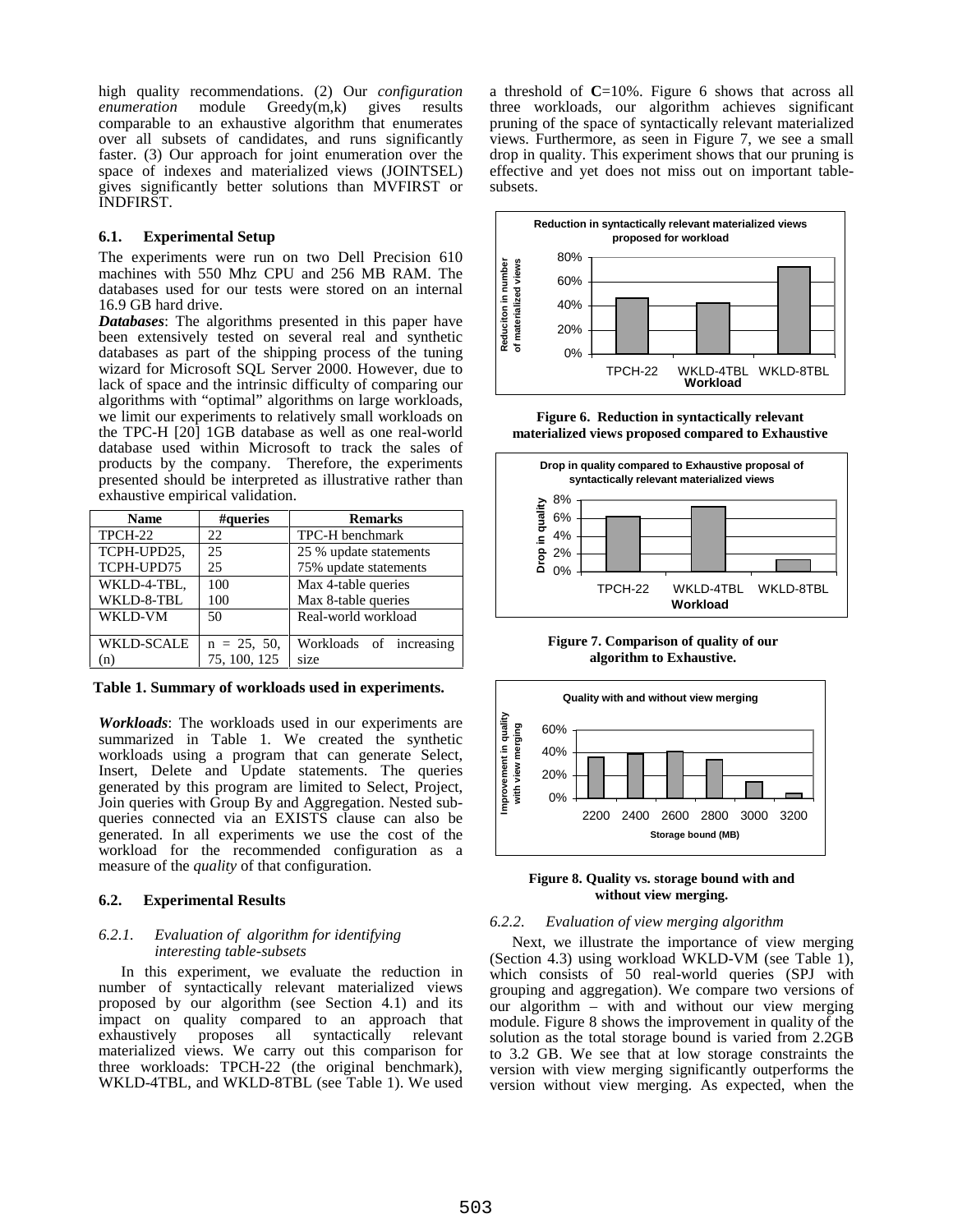storage bound is increased, the two versions converge to the same solution. For the above workload the number of additional merged views proposed was about 19%, and the increase in running time due to view merging was about 9%. Finally, we note that yet another positive aspect of view merging is that it produces more compact recommendations (i.e., having fewer materialized views).

| Workload              | Ratio of<br>running<br>time | $\%$<br>improv.<br>quality<br>in<br>Without | $\frac{6}{9}$<br>improv.<br>quality<br>in<br>With |
|-----------------------|-----------------------------|---------------------------------------------|---------------------------------------------------|
| TPC-H queries         | 64                          | 98.1%                                       | 97.6%                                             |
| $Q_1, Q_2, Q_3$       |                             |                                             |                                                   |
| TPC-H queries         | 13                          | 93.6%                                       | 93.6%                                             |
| $Q_4$ , $Q_5$         |                             |                                             |                                                   |
| TPC-H queries         | 31                          | 73.4%                                       | 73.4%                                             |
| $Q_6, Q_7, Q_8$       |                             |                                             |                                                   |
| TPC-H queries         | 14                          | 66.6%                                       | 60.1%                                             |
| $Q_9, Q_{10}, Q_{11}$ |                             |                                             |                                                   |

**Table 2. Comparison of schemes** *with* **and** *without* **the candidate selection module.** 

# *6.2.3. Evaluation of Candidate Selection*

Table 2 compares the running time and quality of our approach to an exhaustive approach in which the *candidate selection* step (Section 4) is omitted, i.e. all syntactically relevant materialized views and indexes are considered in the *configuration enumeration*. In both cases, we use Greedy(m,k) as the algorithm for *configuration enumeration*. Due to the large running time of the version without *candidate selection*, we restrict each workload to a small subset of the TPC-H workload. The table shows that *candidate selection* not only reduces the running time by several orders of magnitude, but the drop in quality resulting from this pruning is very small. This experiment emphasizes the importance of restricting enumeration to a set of candidates rather than all syntactically relevant indexes and materialized views. In Figure 9 we evaluate the scalability of our candidate materialized view selection technique (Section 4) as the workload size (using workloads WKLD-SCALE(n)) is increased from 25 to 125. We see that the number of candidate materialized views grows approximately linearly with the workload size.

#### *6.2.4. Evaluation of Enumeration algorithm*

In this experiment, we show that the  $Greedy(m,k)$ algorithm for *configuration enumeration* over the space of candidate indexes and materialized views: (a) performs well with respect to quality of recommendation compared to an exhaustive algorithm that enumerates over all subsets of candidates and (b) is significantly faster than the exhaustive approach. Table 3 shows that the Greedy(m,k) algorithm (with  $m=2$ ) gives a solution that is comparable in quality to exhaustive enumeration, while it runs about an order of magnitude faster on both workloads.

#### *6.2.5. JOINTSEL vs. MVFIRST vs. INDFIRST*

We first compare the quality and running time of our architecture for selecting indexes and materialized views, JOINTSEL (Section 5.2), with the two alternative

architectures MVFIRST and INDFIRST (Section 5.1). We study the quality of these alternatives when they are not subject to any storage constraint (i.e., storage  $=\infty$ ). Table 4 shows that even with no storage constraint the quality of solution using MVFIRST is significantly worse than the quality of JOINTSEL, particularly in the presence of updates in the workload. This confirms our intuition that picking materialized views first adversely affects the subsequent selection of indexes (see Section 5.1) even in a query only workload (TPCH-22). In the presence of updates, the solution of MVFIRST degenerates rapidly (TPCH-UPD25) compared to JOINTSEL. We therefore drop this alternative from further experiments. We note that the quality of INDFIRST is comparable to JOINTSEL on TPCH-22 when storage is not an issue. In the presence of updates (TPCH-UPD25) however, the INDFIRST recommendations are inferior compared to JOINTSEL.



**Figure 9. Scalability of candidate materialized view selection with workload size** 

| Workload | Ratio of<br><b>Running Time:</b><br><b>Exhaustive to</b><br>Greedy(m, k) | $%$ improv<br>in quality<br>with<br><b>Exhaustive</b> | $%$ improv<br>in quality<br>withGreedy<br>(m, k) |
|----------|--------------------------------------------------------------------------|-------------------------------------------------------|--------------------------------------------------|
| TPCH-22  |                                                                          | 83%                                                   | 81%                                              |
| TPCH-    |                                                                          | 79%                                                   | 77%                                              |
| UPD25    |                                                                          |                                                       |                                                  |

**Table 3. Comparison of Greedy(m,k) and exhaustive enumeration algorithms.**

| Workload   | Drop in quality of<br><b>MVFIRST</b><br>compared to<br><b>JOINTSEL</b> | Drop in quality<br>of INDFIRST<br>compared to<br><b>JOINTSEL</b> |
|------------|------------------------------------------------------------------------|------------------------------------------------------------------|
| TPCH-22    | 8%                                                                     | 0%                                                               |
| TPCH-UPD25 | 7%                                                                     | 11%                                                              |

#### **Table 4. Comparison of alternative schemes without storage bound (i.e., storage =**  $\infty$ **)**

Next, we compare the quality of JOINTSEL and INDFIRST with varying storage. INDFIRST (**f**) denotes that fraction **f** of the total additional storage space is available for indexes. (with  $f = 0.25, 0.50, 0.75$ ). We vary the additional storage allowed (**s**) between 25% of the current database size to 100% of the current database size. Figure 10 shows that JOINTSEL consistently outperforms INDFIRST for the TPCH-22 workload. In addition, we observe that for  $s=1$ ,  $f=0.75$  is the optimal partitioning